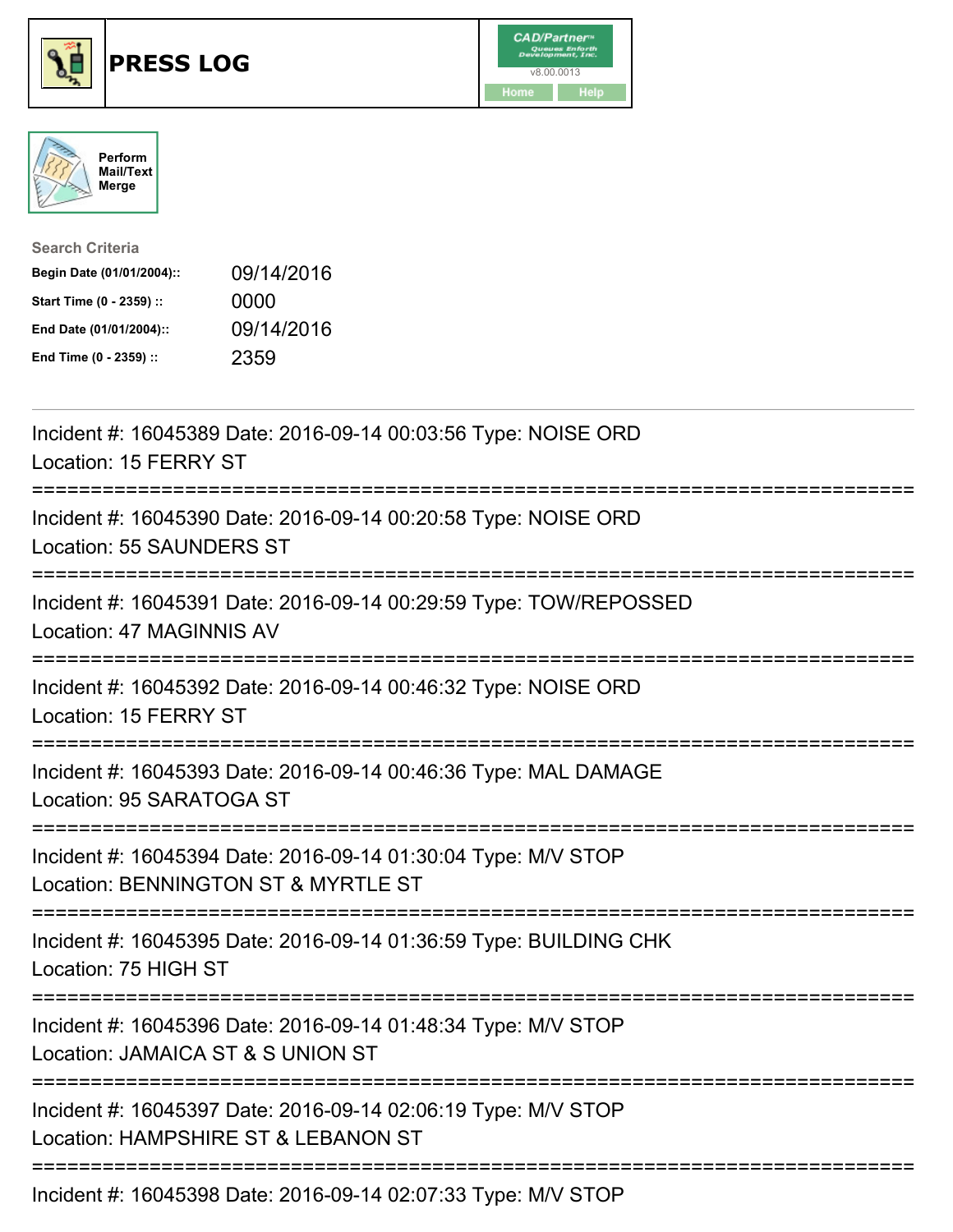Location: AMES ST & HAVERHILL ST =========================================================================== Incident #: 16045399 Date: 2016-09-14 02:09:26 Type: BUILDING CHK Location: 99 AMES ST =========================================================================== Incident #: 16045400 Date: 2016-09-14 02:11:27 Type: M/V STOP Location: BRADFORD ST & BROADWAY =========================================================================== Incident #: 16045401 Date: 2016-09-14 02:12:12 Type: M/V STOP Location: ALLEN ST & SUMMER ST =========================================================================== Incident #: 16045402 Date: 2016-09-14 02:13:49 Type: BUILDING CHK Location: LEATHER AND LACE LINGERIE / 8 S BROADWAY =========================================================================== Incident #: 16045403 Date: 2016-09-14 02:15:50 Type: BUILDING CHK Location: LEONARD SCHOOL / 60 ALLEN ST =========================================================================== Incident #: 16045404 Date: 2016-09-14 02:17:51 Type: M/V STOP Location: FRANKLIN ST & HAVERHILL ST =========================================================================== Incident #: 16045405 Date: 2016-09-14 02:18:55 Type: M/V STOP Location: BROADWAY & TREMONT ST =========================================================================== Incident #: 16045406 Date: 2016-09-14 02:20:13 Type: TOW/REPOSSED Location: 88 BEACON ST =========================================================================== Incident #: 16045407 Date: 2016-09-14 02:35:58 Type: BUILDING CHK Location: HAFFNERS GAS STATION / 469 HAVERHILL ST =========================================================================== Incident #: 16045408 Date: 2016-09-14 02:39:07 Type: BUILDING CHK Location: DENTAL / 525 S BROADWAY =========================================================================== Incident #: 16045409 Date: 2016-09-14 03:16:19 Type: BUILDING CHK Location: 75 HIGH ST =========================================================================== Incident #: 16045410 Date: 2016-09-14 03:28:03 Type: M/V STOP Location: ANDOVER ST & S UNION ST =========================================================================== Incident #: 16045411 Date: 2016-09-14 03:53:55 Type: UNWANTEDGUEST Location: SEVEN 11 / S UNION ST ===========================================================================

Incident #: 16045412 Date: 2016-09-14 03:57:28 Type: M/V STOP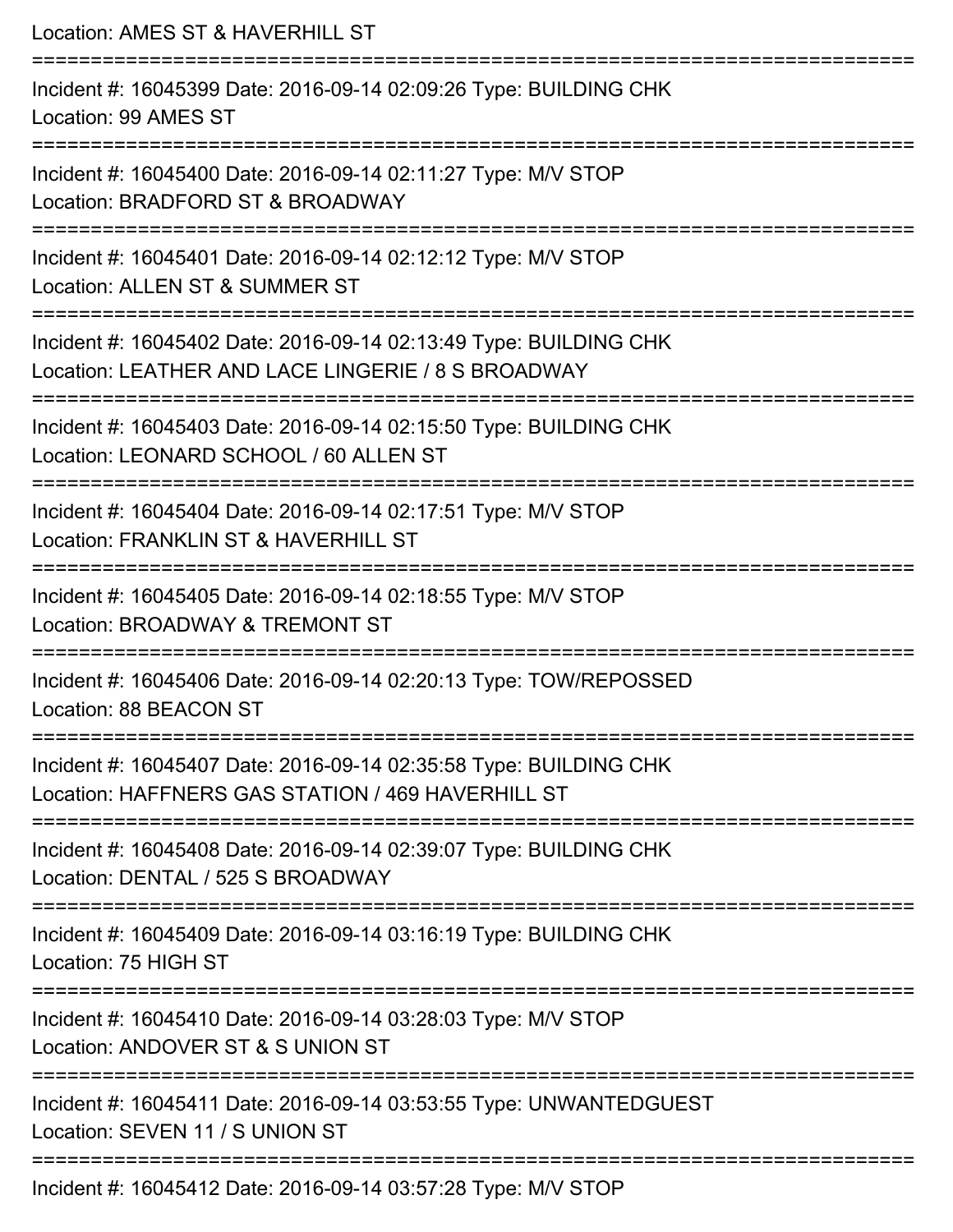| Incident #: 16045413 Date: 2016-09-14 04:01:04 Type: M/V STOP<br>Location: WINTHROP AV                                         |
|--------------------------------------------------------------------------------------------------------------------------------|
| Incident #: 16045414 Date: 2016-09-14 04:33:36 Type: BUILDING CHK<br>Location: ALBRITE CARPET CLEANING COMP. / 223 WINTHROP AV |
| Incident #: 16045415 Date: 2016-09-14 05:08:32 Type: BUILDING CHK<br>Location: 75 HIGH ST                                      |
| Incident #: 16045416 Date: 2016-09-14 05:51:27 Type: NOISE ORD<br>Location: 79 BASSWOOD ST FL 2                                |
| Incident #: 16045417 Date: 2016-09-14 06:01:47 Type: STOL/MV/PAS<br>Location: 207 FARNHAM ST                                   |
| Incident #: 16045418 Date: 2016-09-14 06:42:05 Type: LARCENY/PAST<br>Location: 17 KENDALL ST                                   |
| Incident #: 16045419 Date: 2016-09-14 07:24:15 Type: PARK & WALK<br>Location: BROADWAY & HAVERHILL ST                          |
| Incident #: 16045420 Date: 2016-09-14 07:28:39 Type: MV/BLOCKING<br>Location: BLDG, 6 / 663 ESSEX ST                           |
| Incident #: 16045421 Date: 2016-09-14 08:10:53 Type: ROBBERY UNARM<br>Location: TD BANKNORTH MA / 450 ESSEX ST                 |
| Incident #: 16045422 Date: 2016-09-14 08:31:41 Type: SUS PERS/MV<br>Location: 21 DARTMOUTH ST                                  |
| Incident #: 16045423 Date: 2016-09-14 08:53:26 Type: SUS PERS/MV<br><b>Location: CENTRAL BRIDGE</b>                            |
| Incident #: 16045424 Date: 2016-09-14 08:58:37 Type: MAL DAMAGE<br>Location: 37 INMAN ST                                       |
| Incident #: 16045425 Date: 2016-09-14 09:22:35 Type: ALARM/BURG<br>Location: BAVARIAN CLUB / 41 KNOX ST                        |
| Incident #: 16045426 Date: 2016-09-14 09:22:52 Type: TRESPASSING                                                               |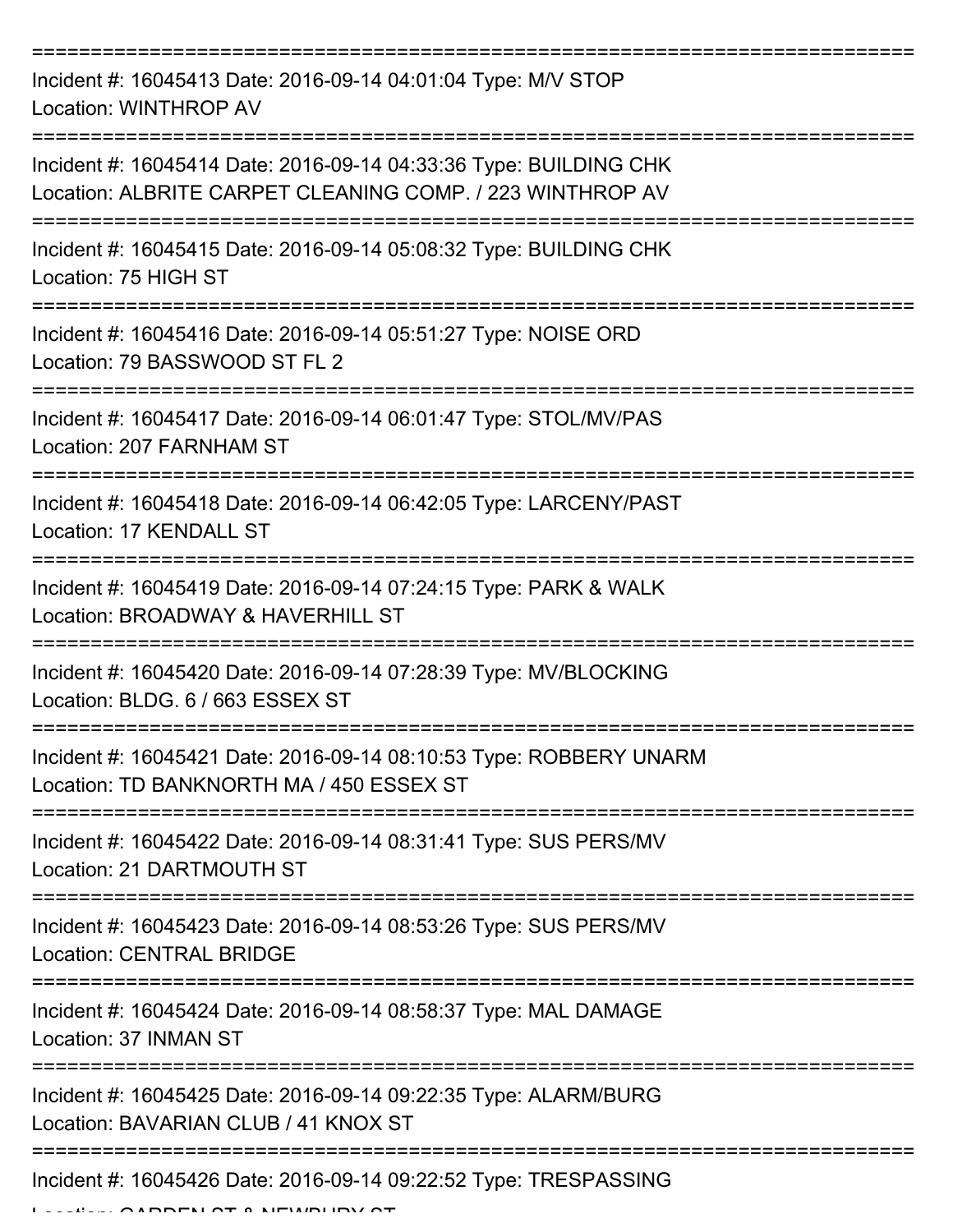| Incident #: 16045427 Date: 2016-09-14 09:26:38 Type: SEIZED PROP<br>Location: SOUTH LAWRENCE EAST SCHOOL / 165 CRAWFORD ST |
|----------------------------------------------------------------------------------------------------------------------------|
| Incident #: 16045428 Date: 2016-09-14 09:32:10 Type: RECOV/STOL/MV<br>Location: HAMPSHIRE ST & HAVERHILL ST                |
| Incident #: 16045429 Date: 2016-09-14 09:46:24 Type: ANIMAL COMPL<br>Location: 96 PARK ST                                  |
| Incident #: 16045430 Date: 2016-09-14 09:51:52 Type: NOTIFICATION<br>Location: 38 NORRIS ST                                |
| Incident #: 16045431 Date: 2016-09-14 09:59:52 Type: COURT DOC SERVE<br>Location: 11 CUSTER ST FL 1                        |
| Incident #: 16045432 Date: 2016-09-14 10:01:45 Type: GENERAL SERV<br>Location: 53 NEWBURY ST                               |
| Incident #: 16045433 Date: 2016-09-14 10:04:06 Type: 209A/VIOLATION<br>Location: 26 HOBSON ST<br>----------                |
| Incident #: 16045434 Date: 2016-09-14 10:18:52 Type: AUTO ACC/NO PI<br>Location: SAL'S RESTURANT / 354 MERRIMACK ST        |
| Incident #: 16045435 Date: 2016-09-14 10:26:41 Type: B&E/PROG<br>Location: 18 BEACON ST #20                                |
| Incident #: 16045436 Date: 2016-09-14 10:27:58 Type: ALARM/HOLD<br>Location: KFC / 490 S UNION ST                          |
| Incident #: 16045438 Date: 2016-09-14 10:33:37 Type: 209A/VIOLATION<br><b>Location: 28 FLORENCE ST</b>                     |
| Incident #: 16045437 Date: 2016-09-14 10:36:12 Type: TOW OF M/V<br>Location: 67 DORCHESTER ST                              |
| Incident #: 16045439 Date: 2016-09-14 10:43:36 Type: ANIMAL COMPL<br>Location: CITY HALL / 200 COMMON ST                   |
| Incident #: 16045440 Date: 2016-09-14 11:01:26 Type: PARK & WALK                                                           |

Location: BRADFORD ST & BROADWAY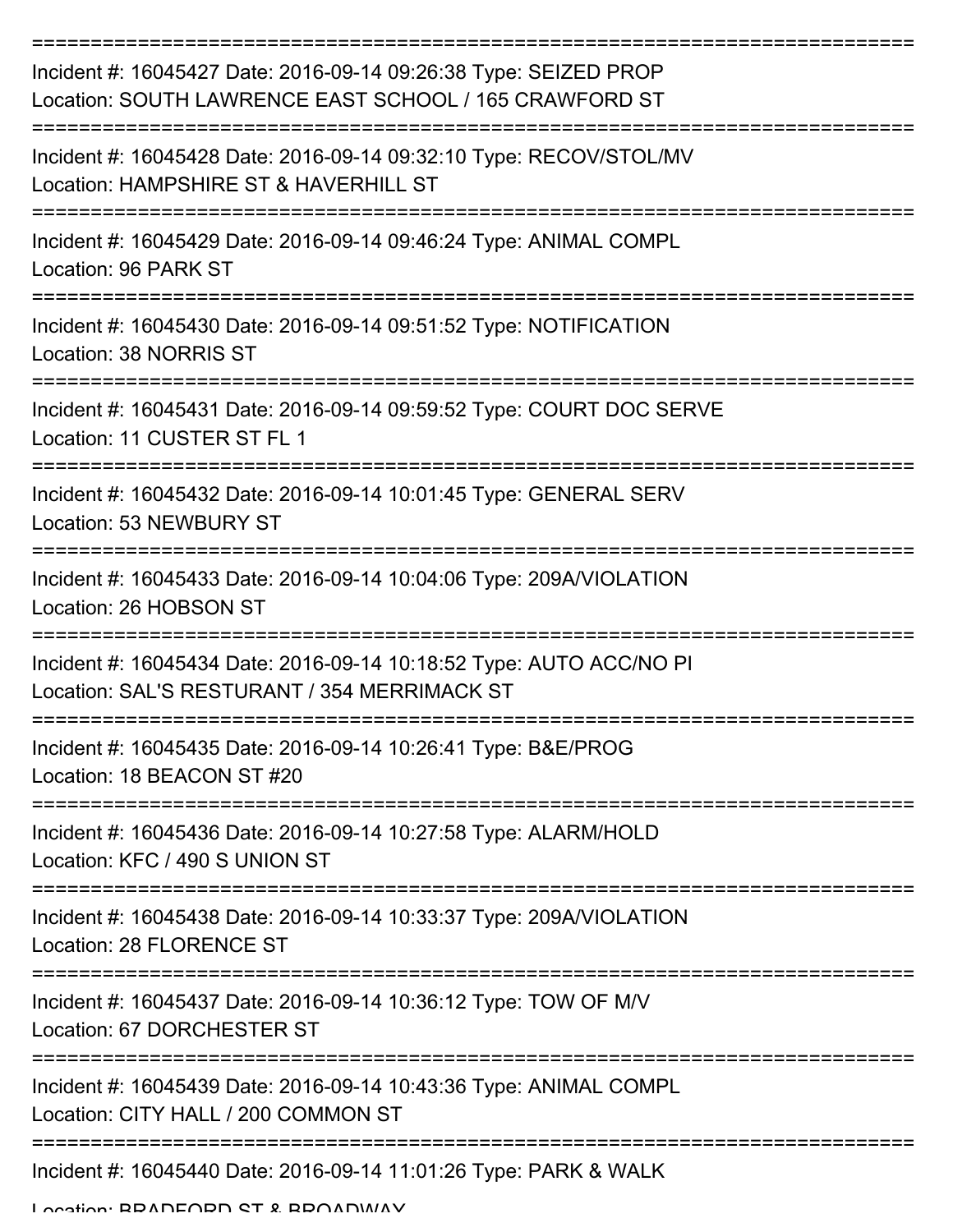| Incident #: 16045442 Date: 2016-09-14 11:07:17 Type: AUTO ACC/UNK PI<br>Location: EXCHANGE ST & PARK ST                          |
|----------------------------------------------------------------------------------------------------------------------------------|
| Incident #: 16045441 Date: 2016-09-14 11:07:50 Type: A&B PAST<br><b>Location: 47 TREMONT ST</b>                                  |
| Incident #: 16045443 Date: 2016-09-14 11:12:30 Type: M/V STOP<br>Location: 16 MT VERNON ST                                       |
| Incident #: 16045444 Date: 2016-09-14 11:13:45 Type: SUS PERS/MV<br>Location: 100 WILLOW ST                                      |
| Incident #: 16045446 Date: 2016-09-14 11:18:14 Type: CK WELL BEING<br>Location: 20 KNOX ST #2                                    |
| Incident #: 16045445 Date: 2016-09-14 11:19:20 Type: M/V STOP<br>Location: GORHAM ST & S BROADWAY                                |
| Incident #: 16045447 Date: 2016-09-14 11:26:40 Type: M/V STOP<br>Location: GORHAM ST & S BROADWAY<br>:=============              |
| Incident #: 16045448 Date: 2016-09-14 11:34:17 Type: STOL/MV/PAS<br>Location: 106 SUNSET AV                                      |
| Incident #: 16045449 Date: 2016-09-14 11:48:50 Type: M/V STOP<br>Location: 49 OSGOOD ST                                          |
| =============<br>==================<br>Incident #: 16045450 Date: 2016-09-14 11:50:40 Type: M/V STOP<br>Location: 182 ANDOVER ST |
| ================================<br>Incident #: 16045451 Date: 2016-09-14 11:54:54 Type: M/V STOP<br>Location: 216 ANDOVER ST    |
| Incident #: 16045452 Date: 2016-09-14 12:07:59 Type: M/V STOP<br>Location: COMMON ST & HAMPSHIRE ST                              |
| Incident #: 16045453 Date: 2016-09-14 12:10:48 Type: SPECIAL CHECK<br>Location: 280 MERRIMACK ST                                 |
| Incident #: 16045454 Date: 2016-09-14 12:22:47 Type: TRESPASSING                                                                 |

Location: 17 FRONT ST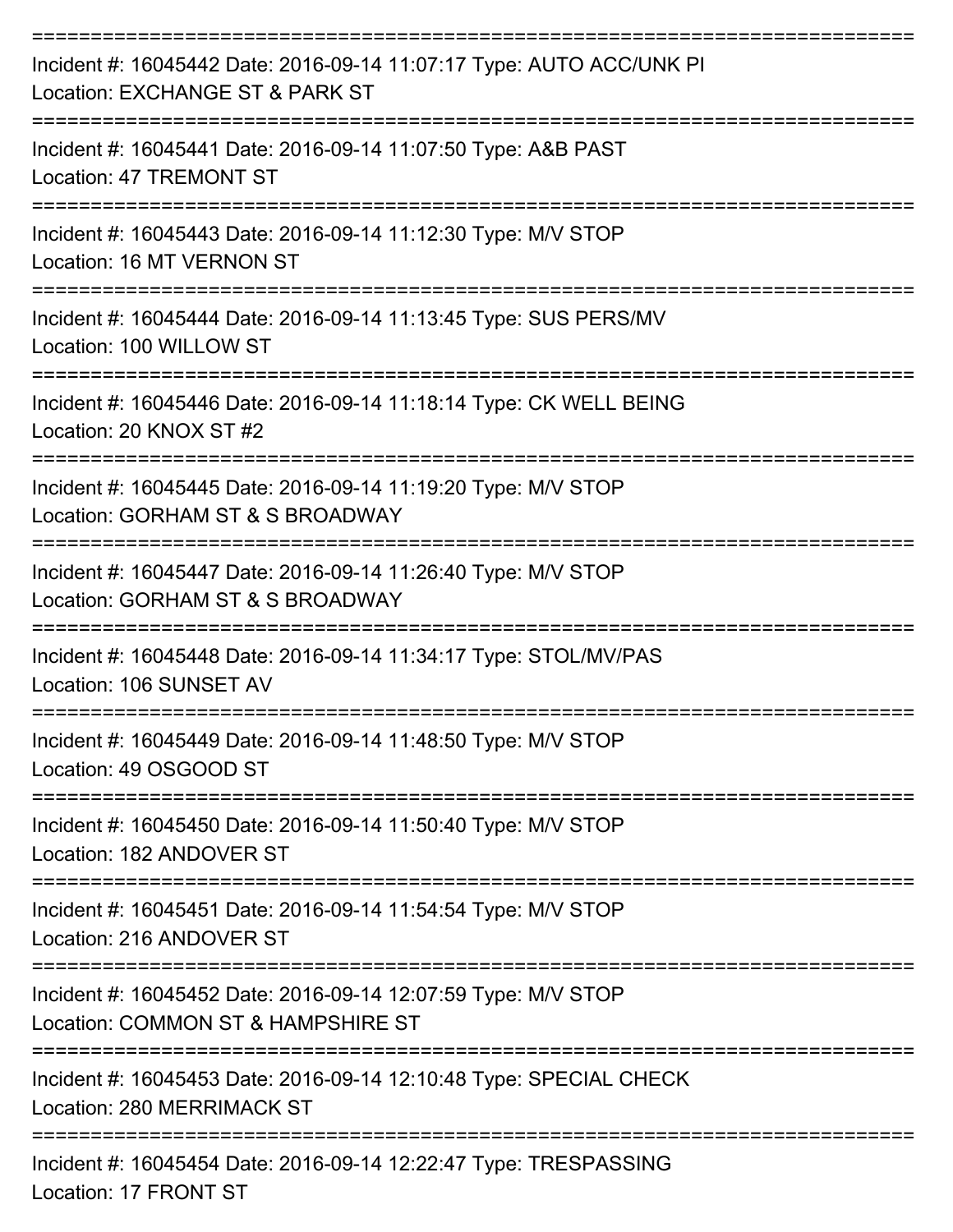| Incident #: 16045455 Date: 2016-09-14 12:25:31 Type: SPECIAL CHECK<br>Location: 574 HOWARD ST                                                                                    |
|----------------------------------------------------------------------------------------------------------------------------------------------------------------------------------|
| Incident #: 16045456 Date: 2016-09-14 12:25:50 Type: KEEP PEACE<br>Location: 280 MERRIMACK ST                                                                                    |
| Incident #: 16045457 Date: 2016-09-14 12:32:29 Type: M/V STOP<br>Location: BRADFORD ST & BROADWAY                                                                                |
| =================================<br>Incident #: 16045458 Date: 2016-09-14 12:41:14 Type: MEDIC SUPPORT<br>Location: LAWRENCE HIGH SCHOOL / 70 N PARISH RD<br>================== |
| Incident #: 16045459 Date: 2016-09-14 12:48:22 Type: DISTURBANCE<br>Location: 47 TREMONT ST<br>-----------------------------                                                     |
| Incident #: 16045460 Date: 2016-09-14 12:54:49 Type: SPECIAL CHECK<br>Location: 215 BRUCE ST                                                                                     |
| Incident #: 16045461 Date: 2016-09-14 12:57:53 Type: SUS PERS/MV<br>Location: FRANKLIN ST & METHUEN ST                                                                           |
| Incident #: 16045462 Date: 2016-09-14 13:17:13 Type: DISTURBANCE<br>Location: LAWRENCE DENTAL ASSOC. / 314 ESSEX ST                                                              |
| Incident #: 16045463 Date: 2016-09-14 13:27:32 Type: TRESPASSING<br>Location: FAMILY SERVICES / 430 CANAL ST                                                                     |
| Incident #: 16045464 Date: 2016-09-14 13:34:59 Type: INVESTIGATION<br>Location: LAWRENCE HIGH SCHOOL / 71 N PARISH RD                                                            |
| Incident #: 16045465 Date: 2016-09-14 13:46:56 Type: MAL DAMAGE<br>Location: 663 ESSEX ST                                                                                        |
| Incident #: 16045466 Date: 2016-09-14 13:49:09 Type: DISTURBANCE<br>Location: 14 BEACON ST #20                                                                                   |
| Incident #: 16045467 Date: 2016-09-14 14:08:13 Type: ALARM/BURG<br>Location: A & J DEMOLITION SERVICES / 599 CANAL ST                                                            |
| Incident #: 16045468 Date: 2016-09-14 14:17:26 Type: MEDIC SUPPORT<br>Location: 12 FOWLER ST #A                                                                                  |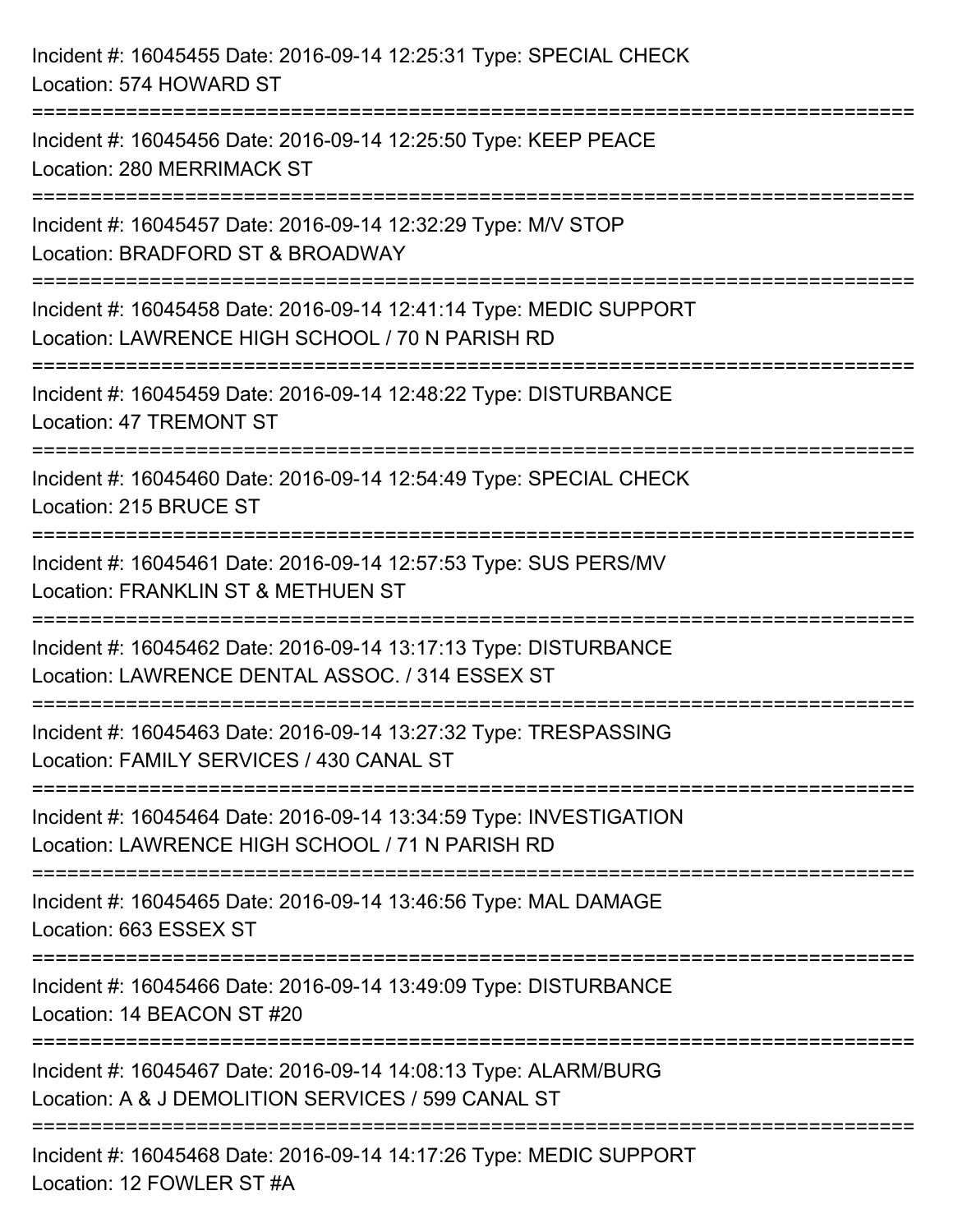| Incident #: 16045469 Date: 2016-09-14 14:18:05 Type: GENERAL SERV<br>Location: 280 MERRIMACK ST                                                         |
|---------------------------------------------------------------------------------------------------------------------------------------------------------|
| Incident #: 16045470 Date: 2016-09-14 14:22:31 Type: GENERAL SERV<br>Location: 28 SUMMER ST FL 3RD                                                      |
| Incident #: 16045471 Date: 2016-09-14 14:25:01 Type: M/V STOP<br>Location: COMMON ST & LAWRENCE ST                                                      |
| Incident #: 16045472 Date: 2016-09-14 14:34:12 Type: MEDIC SUPPORT<br>Location: 46 THORNTON ST                                                          |
| Incident #: 16045473 Date: 2016-09-14 14:36:18 Type: AUTO ACC/UNK PI<br>Location: ANDOVER ST & S BROADWAY                                               |
| Incident #: 16045474 Date: 2016-09-14 14:39:19 Type: CK WELL BEING<br>Location: 54 MELVIN ST #10-21                                                     |
| Incident #: 16045475 Date: 2016-09-14 14:47:47 Type: DRUG VIO<br>Location: MCDONALDS / 50 BROADWAY                                                      |
| Incident #: 16045476 Date: 2016-09-14 14:58:36 Type: M/V STOP<br><b>Location: MEDFORD ST</b>                                                            |
| Incident #: 16045477 Date: 2016-09-14 15:00:14 Type: INVESTIGATION<br>Location: LAWRENCE HIGH SCHOOL / 70 N PARISH RD<br>============================== |
| Incident #: 16045478 Date: 2016-09-14 15:08:40 Type: FIGHT<br>Location: N PARISH RD                                                                     |
| Incident #: 16045479 Date: 2016-09-14 15:14:45 Type: INVESTIGATION<br>Location: NIGHTINGALE CT & WATER ST                                               |
| Incident #: 16045480 Date: 2016-09-14 15:17:54 Type: STOLEN PROP<br>Location: DEMOULAS MARKET / 700 ESSEX ST                                            |
| Incident #: 16045481 Date: 2016-09-14 15:26:31 Type: INVESTIGATION<br>Location: 90 LOWELL ST                                                            |
| Incident #: 16045482 Date: 2016-09-14 15:33:07 Type: MEDIC SUPPORT<br>Location: 112 E HAVERHILL ST #A                                                   |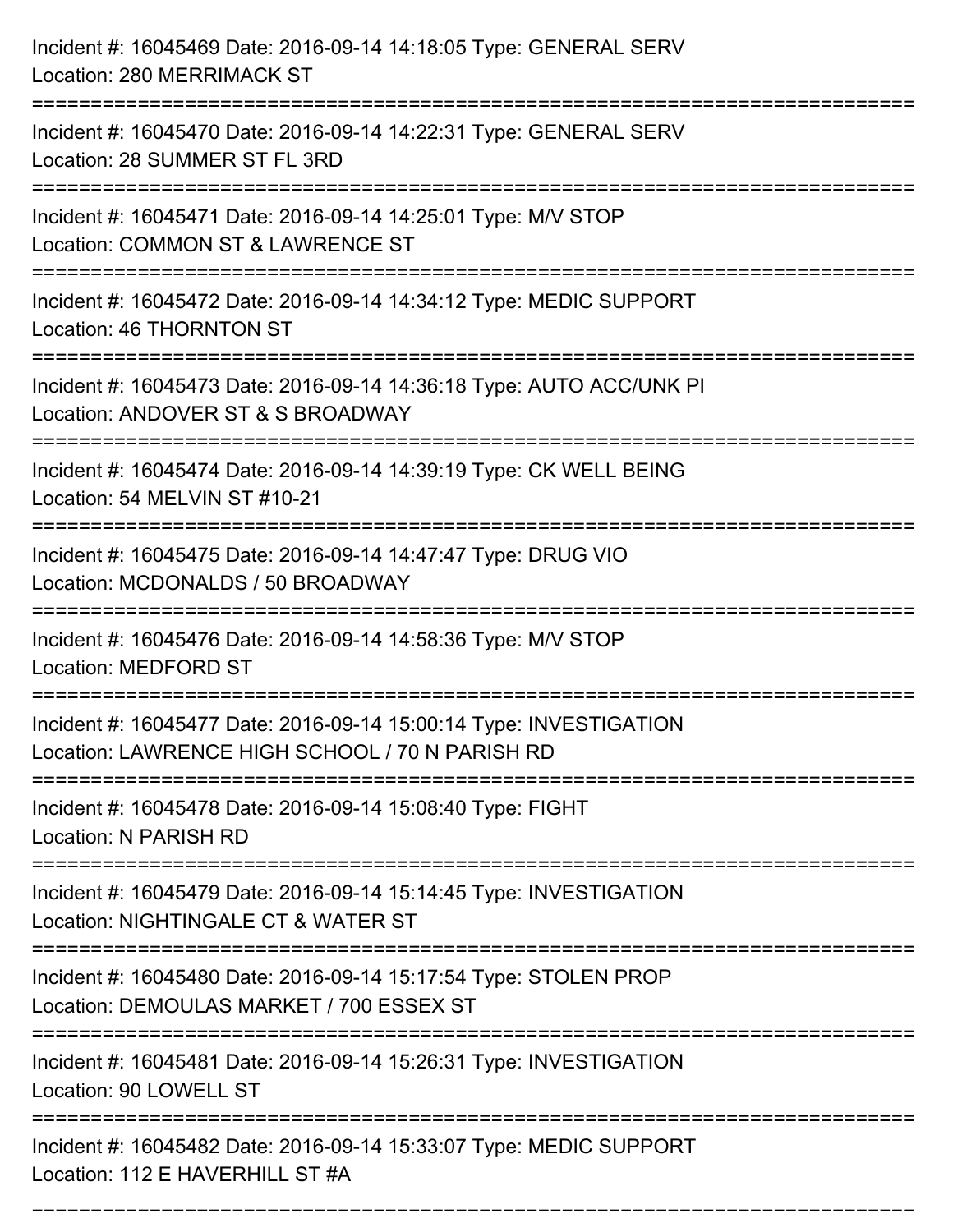| Incident #: 16045483 Date: 2016-09-14 15:40:53 Type: DOMESTIC/PAST<br>Location: ARLINGTON SCHOOL / 150 ARLINGTON ST                       |
|-------------------------------------------------------------------------------------------------------------------------------------------|
| Incident #: 16045484 Date: 2016-09-14 15:50:23 Type: NOISE ORD<br>Location: 30 FAIRMONT ST                                                |
| Incident #: 16045485 Date: 2016-09-14 15:54:37 Type: SUS PERS/MV<br>Location: 14 BEACON ST FL 3                                           |
| Incident #: 16045486 Date: 2016-09-14 16:11:20 Type: MEDIC SUPPORT<br>Location: HAVERHILL ST & JACKSON ST                                 |
| Incident #: 16045487 Date: 2016-09-14 16:12:40 Type: WIRE DOWN<br>Location: BROADWAY LIQUORS / 434 BROADWAY<br>____________________       |
| Incident #: 16045488 Date: 2016-09-14 16:13:44 Type: 209A/SERVE<br>Location: 356 JACKSON ST                                               |
| Incident #: 16045489 Date: 2016-09-14 16:14:34 Type: E911 HANGUP<br>Location: ESSEX ST REALTY / 525 ESSEX ST                              |
| Incident #: 16045490 Date: 2016-09-14 16:19:26 Type: DISTURBANCE<br>Location: 99 HAMPSHIRE ST                                             |
| Incident #: 16045491 Date: 2016-09-14 16:30:22 Type: COURT DOC SERVE<br>Location: 129 BENNINGTON ST                                       |
| Incident #: 16045492 Date: 2016-09-14 16:35:26 Type: AUTO ACC/NO PI<br>Location: ANDOVER ST & BLANCHARD ST                                |
| ===================================<br>Incident #: 16045493 Date: 2016-09-14 16:40:52 Type: M/V STOP<br>Location: CORNISH ST & JACKSON ST |
| Incident #: 16045494 Date: 2016-09-14 16:48:00 Type: COURT DOC SERVE<br>Location: 76 SALEM ST                                             |
| ================================<br>Incident #: 16045495 Date: 2016-09-14 16:56:03 Type: 209A/SERVE<br>Location: 324 MARKET ST            |
| Incident #: 16045496 Date: 2016-09-14 17:19:21 Type: M/V STOP<br>Location: CANAL ST & FRANKLIN ST                                         |
|                                                                                                                                           |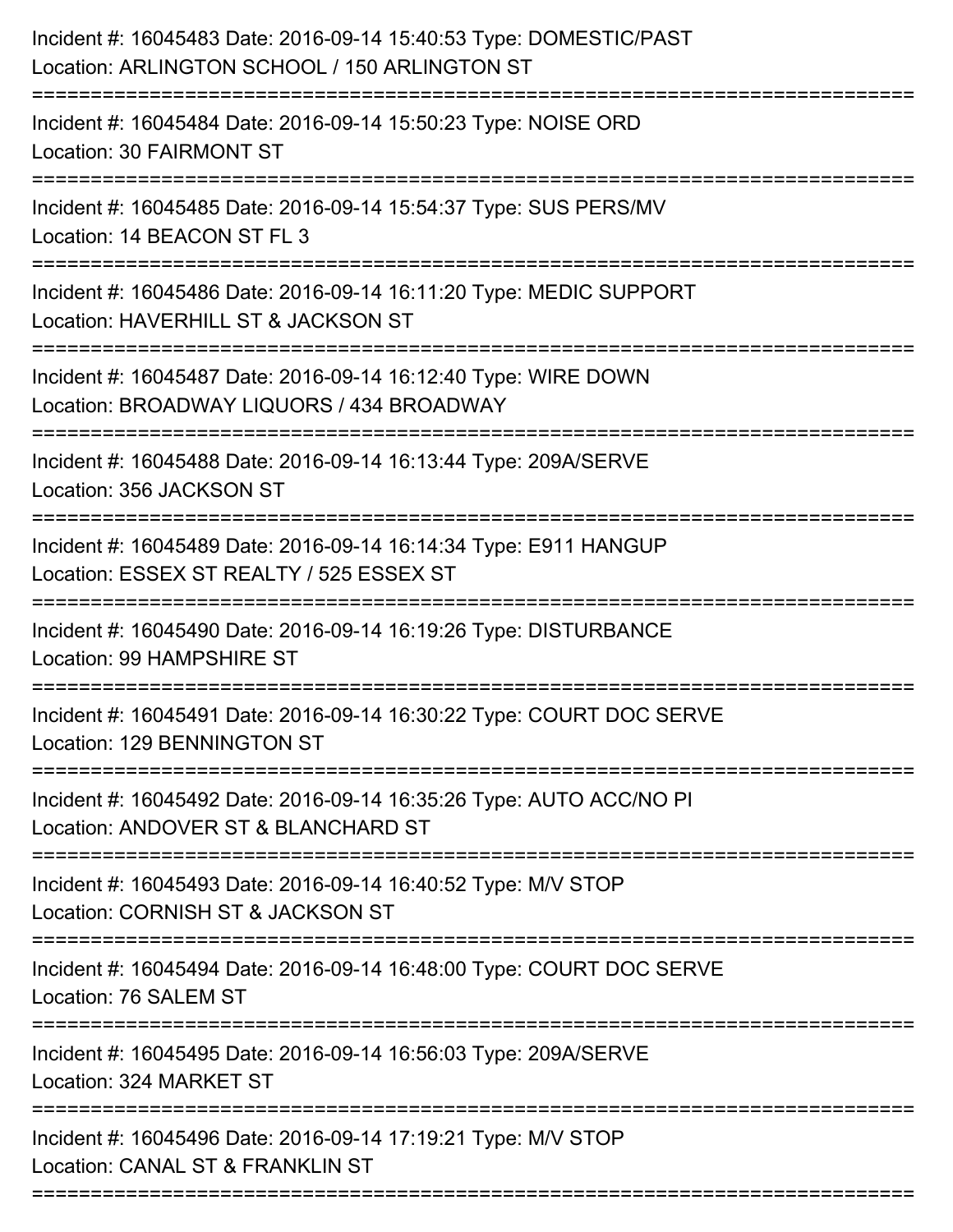Location: 82 FARLEY ST

| Incident #: 16045498 Date: 2016-09-14 17:25:03 Type: LOUD NOISE<br><b>Location: 30 FAIRMONT ST</b>                  |
|---------------------------------------------------------------------------------------------------------------------|
| Incident #: 16045499 Date: 2016-09-14 17:26:43 Type: M/V STOP<br>Location: ESSEX ST & NEWBURY ST                    |
| Incident #: 16045500 Date: 2016-09-14 17:31:26 Type: M/V STOP<br>Location: BROADWAY & LOWELL ST                     |
| Incident #: 16045501 Date: 2016-09-14 17:33:39 Type: M/V STOP<br>Location: BROADWAY & HAVERHILL ST                  |
| Incident #: 16045502 Date: 2016-09-14 17:35:53 Type: CK WELL BEING<br><b>Location: CHELMSFORD ST</b>                |
| Incident #: 16045503 Date: 2016-09-14 17:37:44 Type: M/V STOP<br>Location: 234 ESSEX ST                             |
| Incident #: 16045504 Date: 2016-09-14 17:38:27 Type: M/V STOP<br>Location: HAVERHILL ST & RESERVOIR TER             |
| Incident #: 16045505 Date: 2016-09-14 17:47:26 Type: STOLEN PROP<br>Location: LAWRENCE HIGH SCHOOL / 71 N PARISH RD |
| Incident #: 16045506 Date: 2016-09-14 17:50:21 Type: M/V STOP<br>Location: BRADFORD ST & HAMPSHIRE ST               |
| Incident #: 16045507 Date: 2016-09-14 17:51:27 Type: M/V STOP<br>Location: COMMON ST & NEWBURY ST                   |
| Incident #: 16045508 Date: 2016-09-14 17:57:54 Type: M/V STOP<br>Location: PLEASANT ST & WOODLAND ST                |
| Incident #: 16045509 Date: 2016-09-14 18:02:38 Type: AUTO ACC/PI<br>Location: 296 AMES ST                           |
| Incident #: 16045510 Date: 2016-09-14 18:04:40 Type: M/V STOP<br><b>Location: 11 PLEASANT TER</b>                   |
|                                                                                                                     |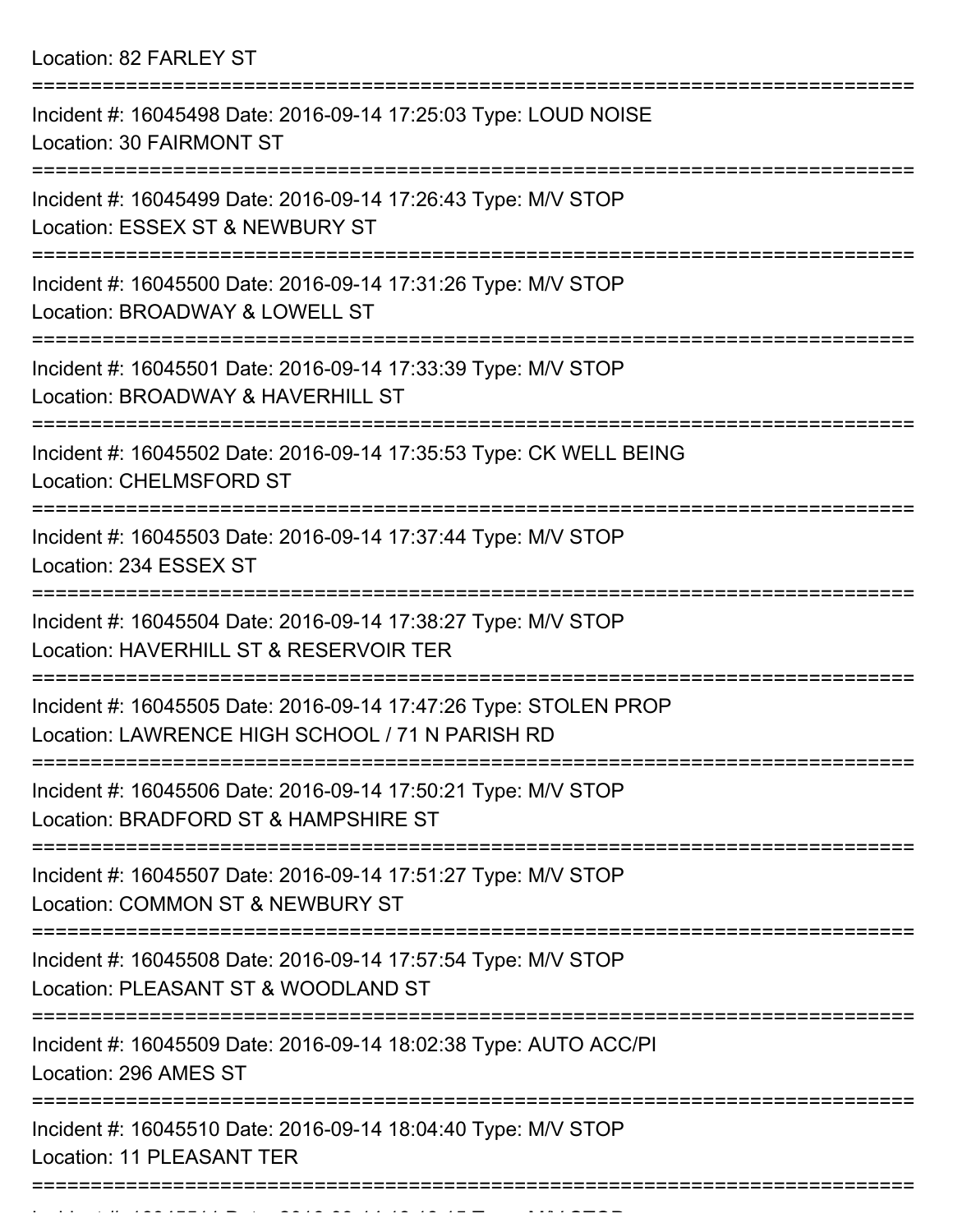Location: 409 HIGH ST

| Incident #: 16045512 Date: 2016-09-14 18:19:00 Type: M/V STOP<br>Location: 205 BROADWAY                  |
|----------------------------------------------------------------------------------------------------------|
| Incident #: 16045514 Date: 2016-09-14 18:27:50 Type: M/V STOP<br><b>Location: 1 TREMONT ST</b>           |
| Incident #: 16045513 Date: 2016-09-14 18:28:34 Type: AUTO ACC/NO PI<br>Location: LAWRENCE ST & SUNSET AV |
| Incident #: 16045515 Date: 2016-09-14 18:32:07 Type: M/V STOP<br>Location: 378 S BROADWAY                |
| Incident #: 16045516 Date: 2016-09-14 18:39:08 Type: M/V STOP<br>Location: 262 HAMPSHIRE ST              |
| Incident #: 16045518 Date: 2016-09-14 18:40:44 Type: MV/BLOCKING<br>Location: 55 CEDAR ST                |
| Incident #: 16045517 Date: 2016-09-14 18:42:47 Type: M/V STOP<br>Location: 378 S BROADWAY                |
| Incident #: 16045519 Date: 2016-09-14 18:43:17 Type: INVEST CONT<br>Location: 4 E CAMBRIDGE ST           |
| Incident #: 16045520 Date: 2016-09-14 18:52:27 Type: COURT DOC SERVE<br>Location: 228 ANDOVER ST         |
| Incident #: 16045521 Date: 2016-09-14 18:54:30 Type: M/V STOP<br>Location: MAPLE ST & WHITE ST           |
| Incident #: 16045522 Date: 2016-09-14 18:59:17 Type: INVEST CONT<br>Location: 112 CAMBRIDGE ST           |
| Incident #: 16045523 Date: 2016-09-14 19:02:55 Type: SUS PERS/MV<br>Location: 40 OAK ST                  |
| Incident #: 16045524 Date: 2016-09-14 19:04:16 Type: MAL DAMAGE<br>Location: 12 WILMOT                   |
|                                                                                                          |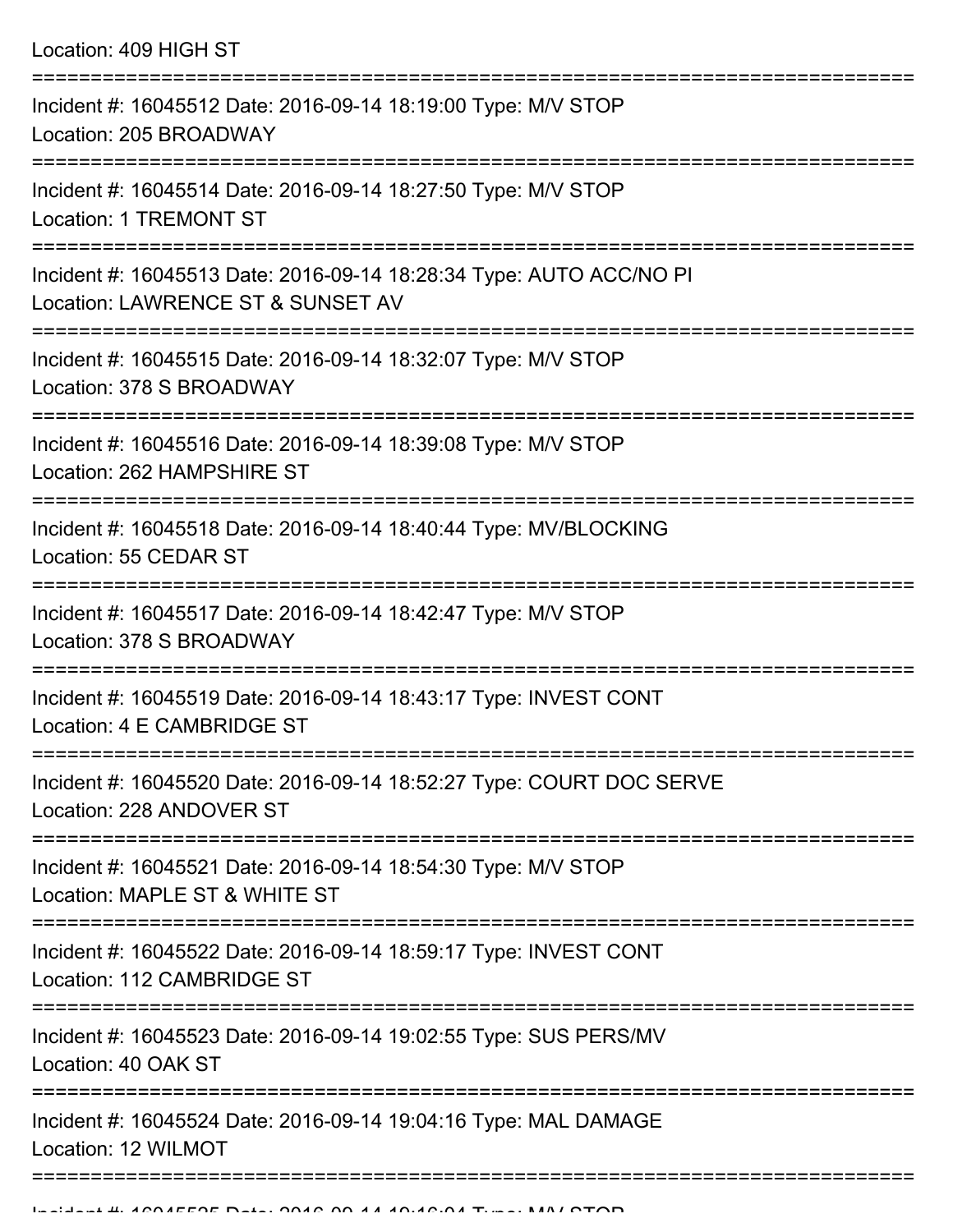| Location: CANAL ST & HAMPSHIRE ST                                                                                                    |
|--------------------------------------------------------------------------------------------------------------------------------------|
| Incident #: 16045526 Date: 2016-09-14 19:23:20 Type: M/V STOP<br>Location: 32 PARK ST                                                |
| Incident #: 16045527 Date: 2016-09-14 19:40:45 Type: MAN DOWN<br>Location: 18 FAIRMONT ST                                            |
| Incident #: 16045529 Date: 2016-09-14 19:43:06 Type: WARRANT SERVE<br>Location: 14 BERKELEY ST                                       |
| Incident #: 16045528 Date: 2016-09-14 19:47:16 Type: M/V STOP<br>Location: 31 ORCHARD ST                                             |
| Incident #: 16045530 Date: 2016-09-14 20:00:13 Type: M/V STOP<br>Location: E HAVERHILL ST & NEWBURY ST                               |
| Incident #: 16045531 Date: 2016-09-14 20:08:30 Type: MAN DOWN<br>Location: 18 FALMOUTH ST                                            |
| Incident #: 16045532 Date: 2016-09-14 20:11:39 Type: DISTURBANCE<br><b>Location: MONMOUTH ST</b>                                     |
| =====================================<br>Incident #: 16045533 Date: 2016-09-14 20:12:46 Type: B&E/PROG<br>Location: 9-11 GARFIELD ST |
| Incident #: 16045535 Date: 2016-09-14 20:17:33 Type: SUS PERS/MV<br>Location: COLONIAL RD & EMERALD AV                               |
| Incident #: 16045534 Date: 2016-09-14 20:18:44 Type: M/V STOP<br>Location: ANDOVER ST & PARKER ST                                    |
| Incident #: 16045536 Date: 2016-09-14 20:44:50 Type: M/V STOP<br>Location: MONMOUTH ST                                               |
| Incident #: 16045537 Date: 2016-09-14 20:54:01 Type: TOW/REPOSSED<br>Location: 242 ANDOVER ST #1                                     |
| Incident #: 16045538 Date: 2016-09-14 21:00:14 Type: ALARMS<br>Location: UNITED METHODIST CHURCH / 207 HAVERHILL ST                  |
| Incident #: 16045540 Date: 2016-09-14 21:05:18 Type: MAL DAMAGE                                                                      |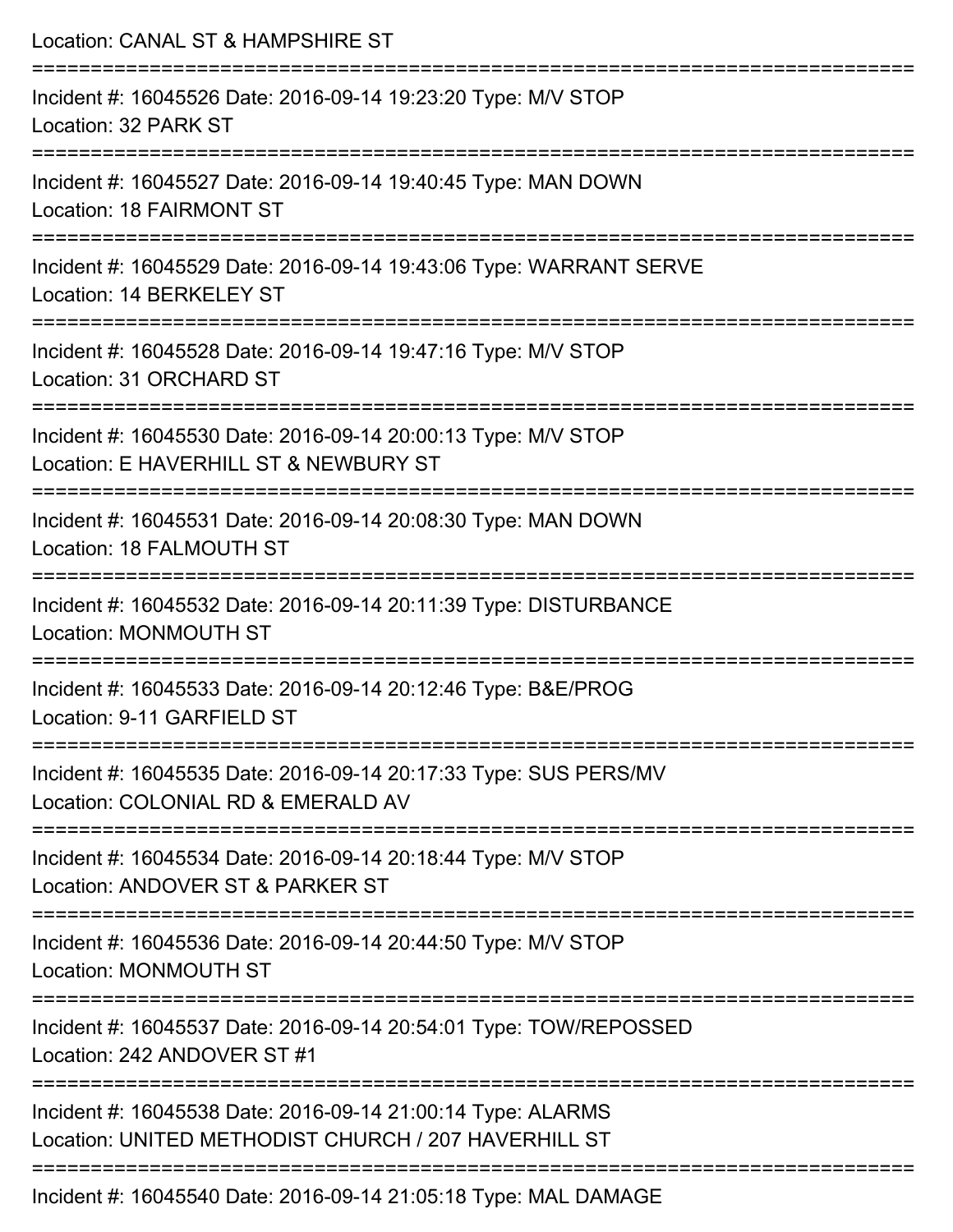| Incident #: 16045539 Date: 2016-09-14 21:06:20 Type: M/V STOP<br>Location: 36 BUSWELL ST                                       |
|--------------------------------------------------------------------------------------------------------------------------------|
| Incident #: 16045541 Date: 2016-09-14 21:14:36 Type: M/V STOP<br>Location: E HAVERHILL ST & NEWBURY ST                         |
| Incident #: 16045543 Date: 2016-09-14 21:28:04 Type: NOTIFICATION<br>Location: 28 FOREST ST                                    |
| Incident #: 16045542 Date: 2016-09-14 21:28:41 Type: SUS PERS/MV<br>Location: ST AUGUSTINE'S OF LAWRENCE / 124 AMES ST         |
| Incident #: 16045544 Date: 2016-09-14 21:48:33 Type: SUS PERS/MV<br>Location: WALGREENS / 220 S BROADWAY<br>:================= |
| Incident #: 16045546 Date: 2016-09-14 21:56:08 Type: GUN CALL<br>Location: WHITE HEN PANTRY / 703 HAVERHILL ST                 |
| Incident #: 16045545 Date: 2016-09-14 21:58:06 Type: MV/BLOCKING<br>Location: 75 BYRON AV                                      |
| Incident #: 16045547 Date: 2016-09-14 22:04:30 Type: ALARM/BURG<br>Location: 135 BUTLER ST                                     |
| Incident #: 16045548 Date: 2016-09-14 22:14:45 Type: TOW/REPOSSED<br>Location: 107 BAILEY ST                                   |
| Incident #: 16045549 Date: 2016-09-14 22:22:13 Type: MEDIC SUPPORT<br>Location: 37 FALMOUTH ST                                 |
| Incident #: 16045550 Date: 2016-09-14 22:29:11 Type: HIT & RUN M/V<br>Location: 32 MARGIN ST<br>=========================      |
| Incident #: 16045551 Date: 2016-09-14 22:34:35 Type: MAN DOWN<br><b>Location: MERRIMACK ST</b>                                 |
| Incident #: 16045552 Date: 2016-09-14 22:54:38 Type: ALARMS<br>Location: DUNKIN DONUTS / 226 WINTHROP AV                       |
| Incident #: 16045553 Date: 2016-09-14 23:03:39 Type: M/V STOP                                                                  |